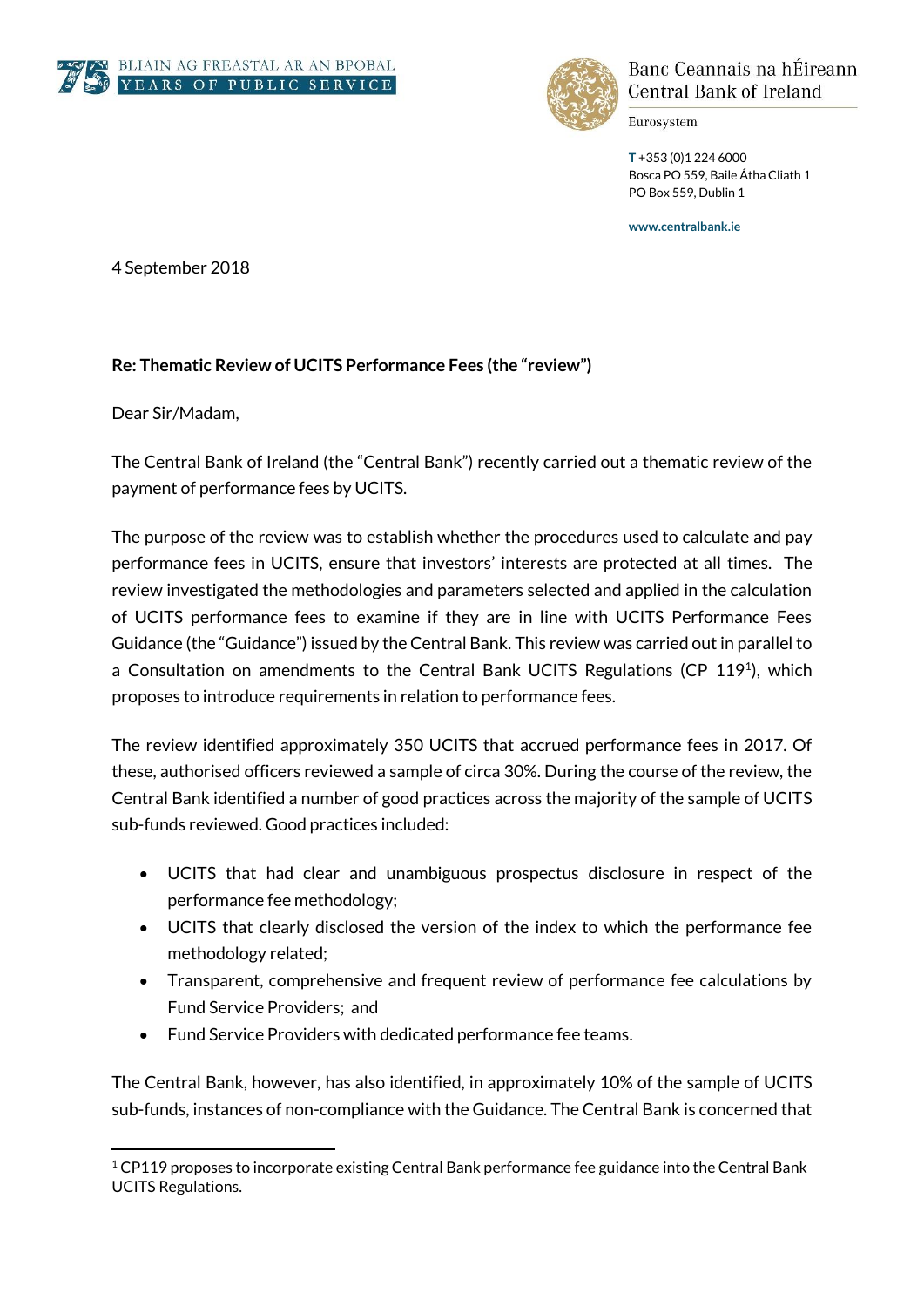



Eurosystem

the Guidance is not being applied in a consistent and comprehensive manner, which, in some cases, may be detrimental to the interest of UCITS and their investors.

The purpose of this letter is to highlight key supervisory issues identified from the review and actions to be taken to mitigate these issues. The Central Bank will also commence supervisory engagement with the individual UCITS that were the subject of the review, where specific supervisory issues were identified, as well as with the Depositaries and Fund Administrators ("Fund Service Providers") of those UCITS.

## **Fund Management Companies**<sup>2</sup>

As outlined in the Central Bank's Fund Management Companies Guidance, the Fund Management Company is responsible for the effective oversight of delegates and must ensure that delegated tasks are performed to an appropriate standard. This includes tasks delegated with respect to performance fee charges, including the calculation and verification of these. It is the expectation of the Central Bank that the board of the UCITS Fund Management Company discusses and approves the appropriateness and suitability of proposed UCITS performance fee methodology before implementation. Furthermore, when the UCITS is launched and established the Fund Management Company should continue to oversee compliance of same.

In view of the findings of the Central Bank's review detailed below, Fund Management Companies which manage UCITS that charge performance fees are hereby required to carry out a review of their existing methodologies in order to be satisfied that performance fees charged comply with the Guidance including incorporating the findings of the Central Bank's review detailed below. The Chairman of the Board of the Fund Management Company should provide written confirmation to the Central Bank by email to [themedinspections@centralbank.ie](mailto:themedinspections@centralbank.ie) by 30 November 2018 that this review has taken place and whether, in the course of the review:

- any required changes to existing methodologies have been identified;
- any required changes to prospectus disclosure have been identified;
- any instances of improper payment of performance fee have been identified; and
- actions are being taken to remedy the above.

In carrying out its review, the Fund Management Company should be cognisant of, and take appropriate action, to address the following:

<sup>1</sup> <sup>2</sup>Fund Management Companies means a UCITS management company and the self-managed UCITS investment company.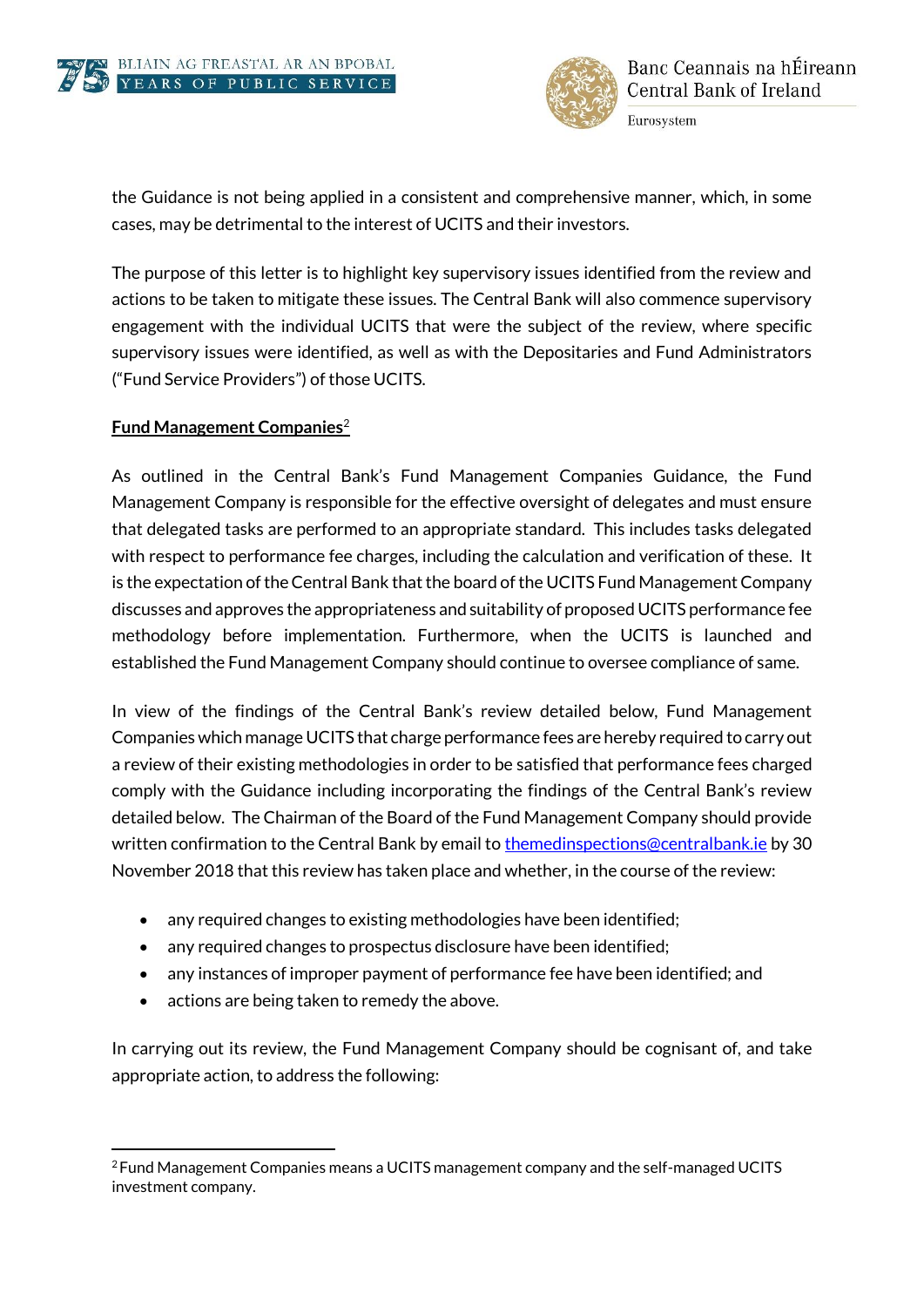

Eurosystem

- 1. The Central Bank has identified cases where performance fees were calculated based on Gross Asset Value ("GAV") contrary to the Guidance to pay UCITS performance fees based on Net Asset Value ("NAV"). UCITS performance fees must only be calculated based on NAV.
- 2. The Central Bank also identified instances of UCITS calculating performance fees based on the outperformance of a benchmark or index, which did not appear to be relevant in the context of the UCITS policy, as set out in the Guidance. Any UCITS calculating performance fees based on outperforming an index must be able to demonstrate that the index is relevant in the context of the UCITS policy. As part of the review, the Fund Management Company should satisfy itself that the benchmark chosen complies with this requirement and record in writing the basis for being so satisfied.
- 3. The Central Bank identified that, where performance fees are paid on the basis of achieving a new high net asset value per share ("the High Water Mark approach"), such fees accruing may be the result of market movements rather than due to the performance of the Investment Manager. The Central Bank identified inadequate disclosure practices in this regard and considers that investors may not be fully aware of the circumstances which led to the payment of the performance fee.
- 4. The Central Bank's review also identified instances where UCITS calculating performance fees on the basis of the High Water Mark approach were not using the initial offer price as the starting price for calculations as set out in the Guidance. Any UCITS calculating a performance fee on the basis of the High Water Mark approach must ensure that the initial offer price is taken as the starting price for calculations.
- 5. The Guidance provides that any underperformance of the index in preceding periods be clawed back before a performance fee becomes due in subsequent periods. UCITS have been identified where underperformance of the index is only clawed back for a specified period. The Fund Management Company must satisfy itself that investors were not disadvantaged where clawback was limited to a certain period and amend the UCITS performance fee methodology to comply with the Guidance.
- 6. Where performance fees are based on the outperformance of an index, the Central Bank found cases where it was unclear as to which version of the index was being used. The Central Bank requires that the prospectus clearly disclose the version of the index being used. For example, UCITS may consider disclosing the ticker code relating to the index in order to identify it.
- 7. The Central Bank observed poor practices at Fund Administrators in certain areas of the calculation of UCITS performance fees including: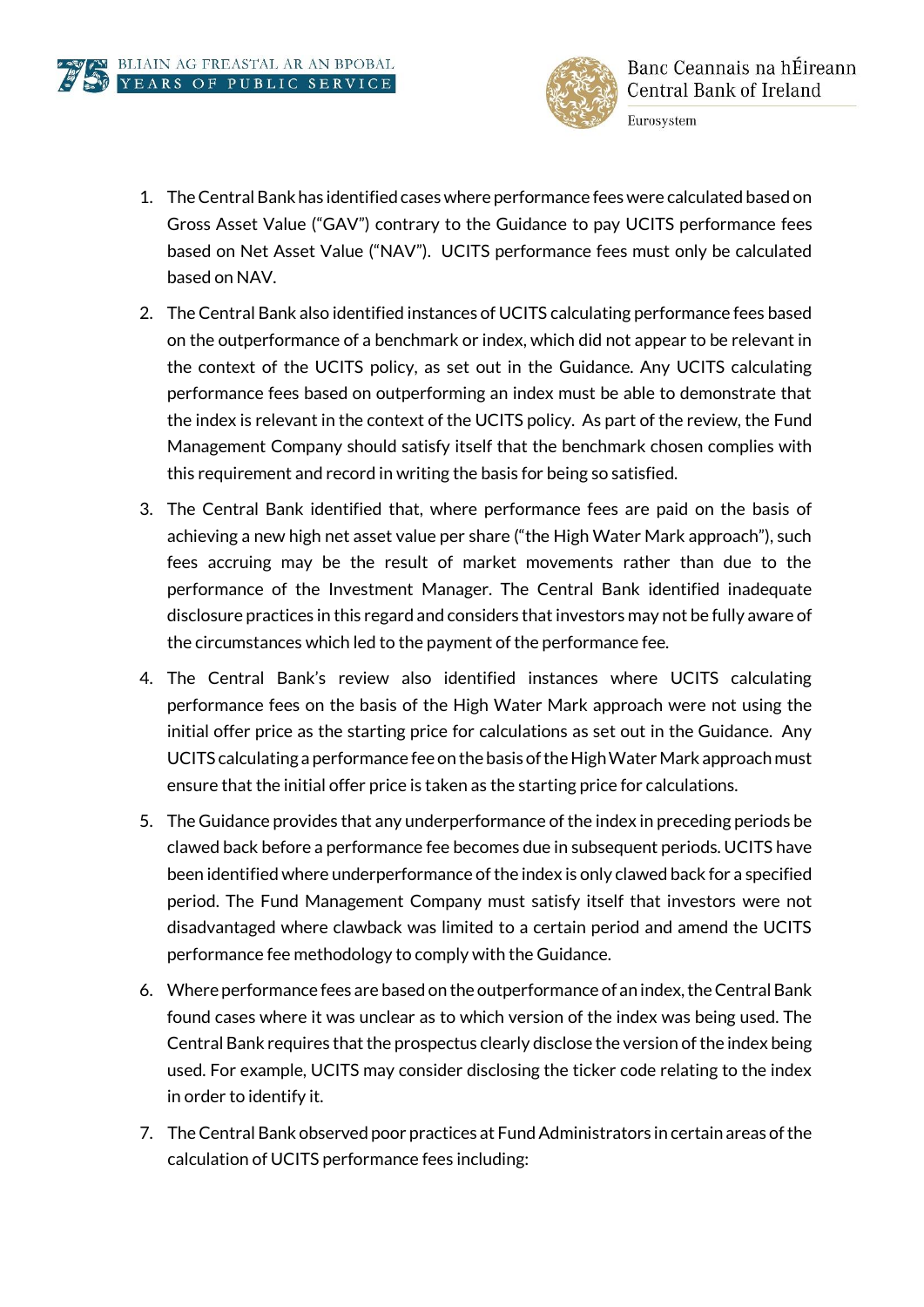

Eurosystem

- Performance fees paid on invoiced amount issued by the Investment Manager without full reconciliation to the Fund Administrator calculation; and
- Fund Administrators using pre-designed manual calculation tools created by Investment Managers of the UCITS without any independent validation of the methodology.

The Central Bank requires that the Fund Management Company reviews the calculation procedures adopted by Fund Administrators to ensure that the calculation of performance fees is applied in a consistent and independent manner.

- 8. The Central Bank observed poor practices at Depositaries in the verification of the calculation of UCITS performance fees ("the verification process"), including:
	- The verification process only being applied to a sample of UCITS performance fee calculations;
	- The verification process carried out post payment of the performance fee; and
	- The verification process only carried out where a performance fee is due for payment.

The Central Bank requires that the Fund Management Company reviews the verification procedures adopted by their Depositaries to ensure that:

- The verification process is carried out by the Depositary on all UCITS performance fee calculations;
- The verification process is performed by the Depositary prior to payment; and
- The verification process is performed on crystallisation by the Depositary, regardless of whether or not a performance fee is due for payment.

Where the Fund Management Company identifies any issues as outlined in this letter or any other instances of non-compliance with the Guidance, the Central Bank must be notified of the steps being taken by the relevant UCITS to rectify the situation including any adverse impact on UCITS and their investors.

This letter must be brought to the attention of all members of the board of the Fund Management Company and to the relevant responsible persons within the Fund Service Providers. The Central Bank will have regard to the contents of this letter as part of future supervisory engagement.